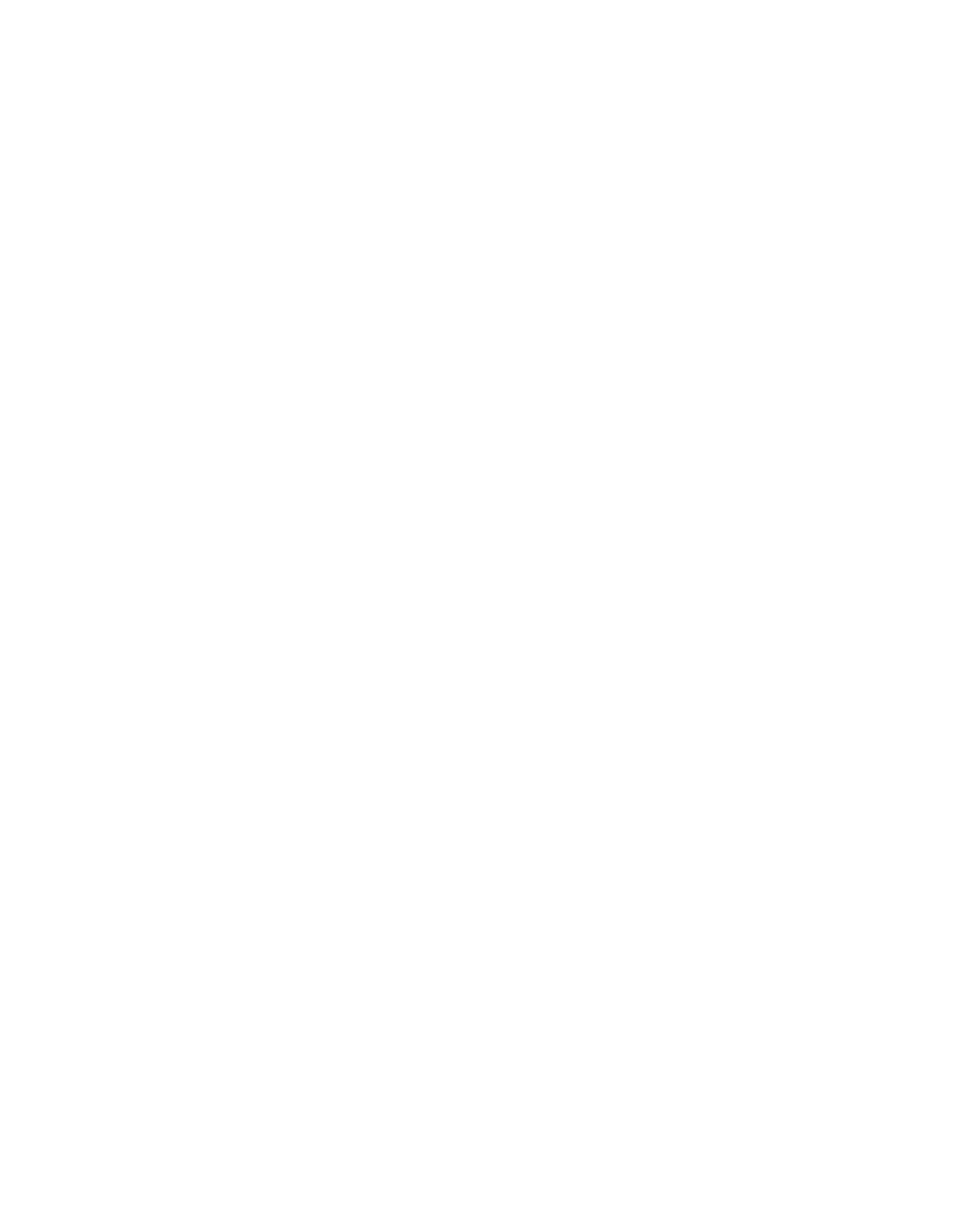#### **PREFACE**

#### *In the name of ALLAH the most Beneficent and the most Merciful*

The College of Engineering (CoE) established in 1430 H (2009 AD). Since its inception, the CoE has been taking great interest in the development and improvement of academic affairs and has been considered as one of the top goal-persuader to achieve its vision, mission and educational objectives amongst others.

The CoE at present has three Departments: Civil & Environmental Engineering, Electrical Engineering, and Mechanical and Industrial Engineering.

It gives me immense pleasure to present the "Student Guide" for students, faculty members and visitors of this college, which contains pertinent guidelines and information. Additionally, the guide contains important information that will help in the students. The guide contains important information for students such as available academic programs, specialization (Tracks), admission requirements, conditions of graduation, and academic information.

The guide apprises the students about supported deanships and channels to communicate with them. The students of the Faculty of Engineering, will get information such as admissions, registration, and the available learning resources etc.

**Dr. Abdullah Alabdulakrim Dean, CoE**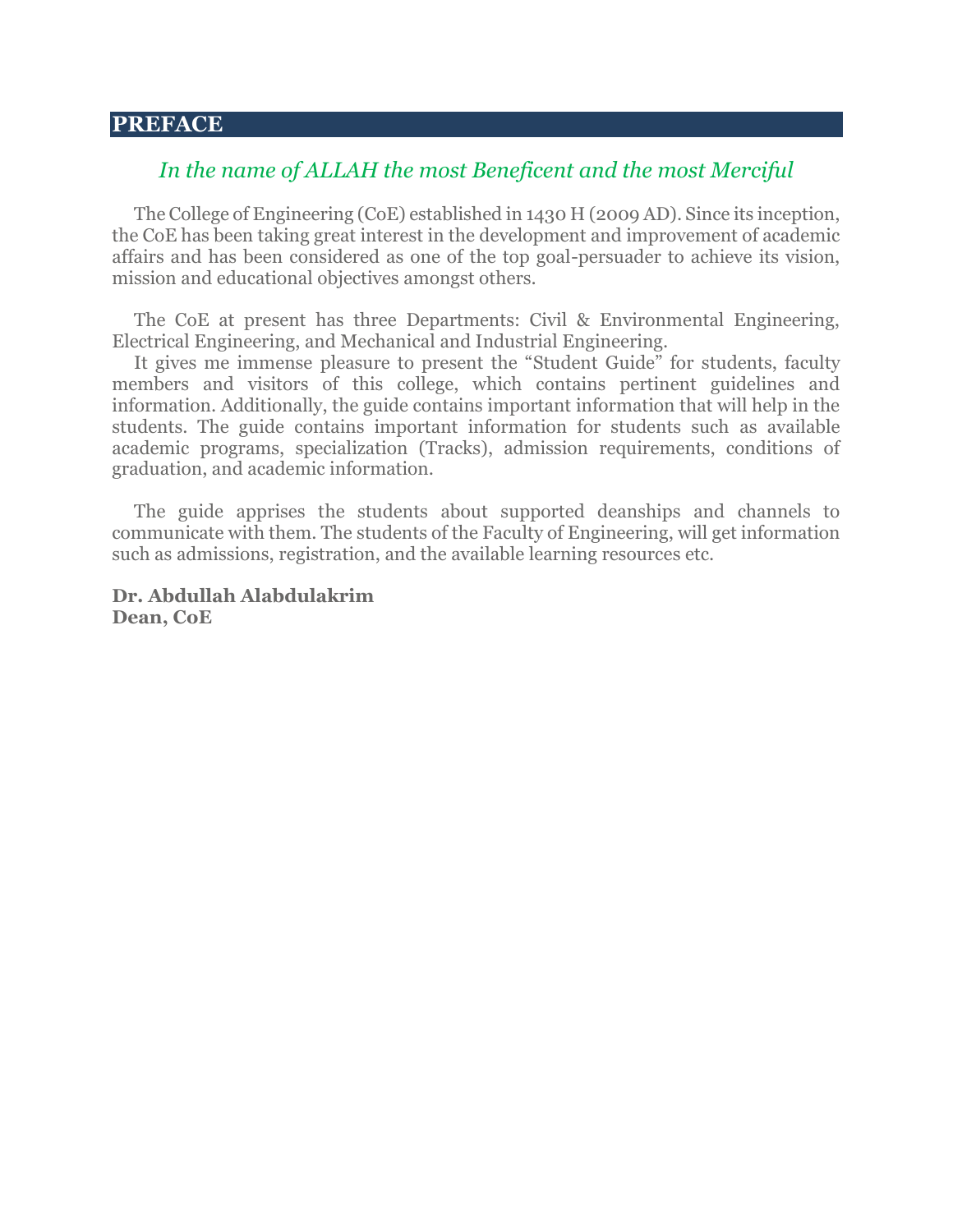## MAJMAAH UNIVERSITY COLLEGE OF ENGINEERING

# **1.College History**

 The College of Engineering (CoE), being one of thirteen colleges at Majmaah University (MU) was established in 2009 to meet the need in the Kingdom of Saudi Arabia for engineering professionals. Since its establishment, it has been playing a significant role in providing both the private and the public engineering sectors with highly competent professional graduates who are equipped with the most recent knowledge and skills in their engineering fields. CoE currently operates three undergraduate programs in Electrical Engineering , Civil Engineering ,and Mechanical Engineering ,that are accredited by the Engineering Accreditation Commission of ABET ,<http://www.abet.org/>



# **2.Programs Locations**

The college is located in the CoE buildings at the main campus of Majmaah university. Classrooms and Labs are located in the same buildings.

# **3.General Criteria**

Majmaah University has central policies and procedures for admitting and following up the progress of all students throughout the University. This is administered by the Deanship of Admissions and Registration. This Deanship has over the years developed a sophisticated online electronic system called **EduGate** [\(https://goo.gl/iLqp6R](https://goo.gl/iLqp6R) ), which is widely available to all students to register, drop, add, and monitor their progress, etc.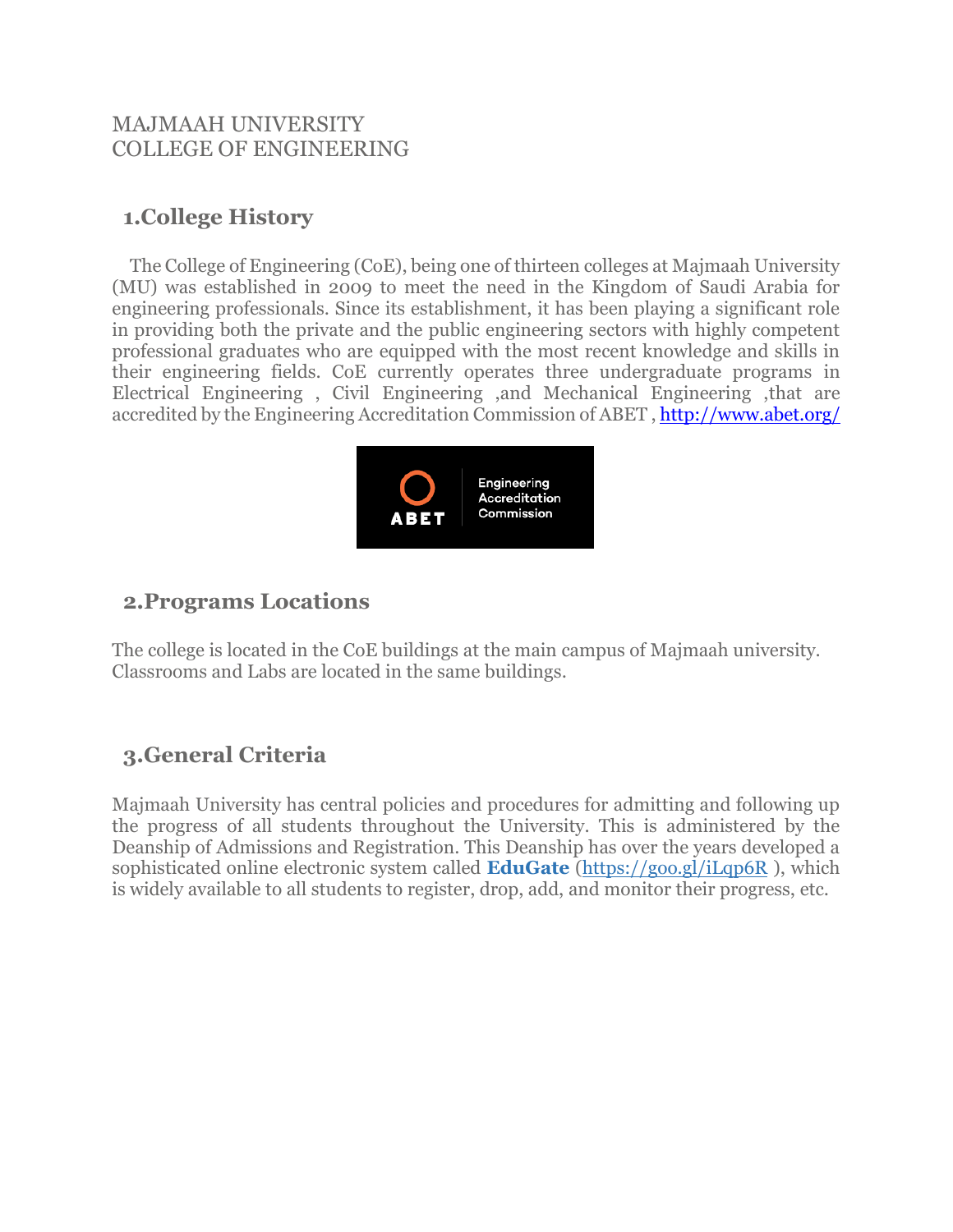# **A. Student Affairs**

# **Admissions**

The admission process for all students of MU is performed mainly electronically via the **EduGate** electronic system. Electronic admission starts by student's applying via the internet and ends by MU sending the acceptance letter and files of those who are accepted.

## **A.1 Major General Admission Requirements:**

The following requirements have been stipulated for the admission of the new student:

- An applicant for admission must have a Saudi High School Certificate -Science Section (SHSCSS) or its equivalent. The High school certificate should not be more than five years' old
- Must have an Aptitude Test Certificate (ATC) administered by the National Center for Assessment in Higher Education.
- The minimum qualifying scores in SHSCSS & ATC tests are: A total equivalent percentage of 85% (based on 30% from the SHSCSS + 30% from the ATC + 40% from cumulative Basic Science of SHSCSS).
- Must not have been dismissed from another university for disciplinary reasons.
- When applicants exceed availability, priority is given to the students with higher grades.

# **A.2 Distribution of students among various fields of engineering:**

Before starting any program at CoE, all students study a common preparatory year (two semesters of 29 credit hours). Once admitted to the CoE they will complete one semester in the general engineering level (part of Common CoE requirements) and then seven semesters in one of the offered programs:

- 1- Bachelor of Science in Electrical Engineering
- 2- Bachelor of Science in Civil Engineering
- 3- Bachelor of Science in Mechanical Engineering

After completing the third semester, the students are distributed to various programs of CoE; so that they can start their designated program requirements in at semester four. The distribution process to the various programs at CoE is carried out according to the interest of the students and the capacity of programs. When applicants exceed availability, priority is given to the students with higher grades. The final status of all students is then submitted to the Deanship of Admission and Registration within a pre-specified period each semester.

## **A.3 Registration Procedure:**

The student is automatically registered at the beginning of each semester for some credit hours according to his academic standing. Students with GPA of 2.0 are eligible to register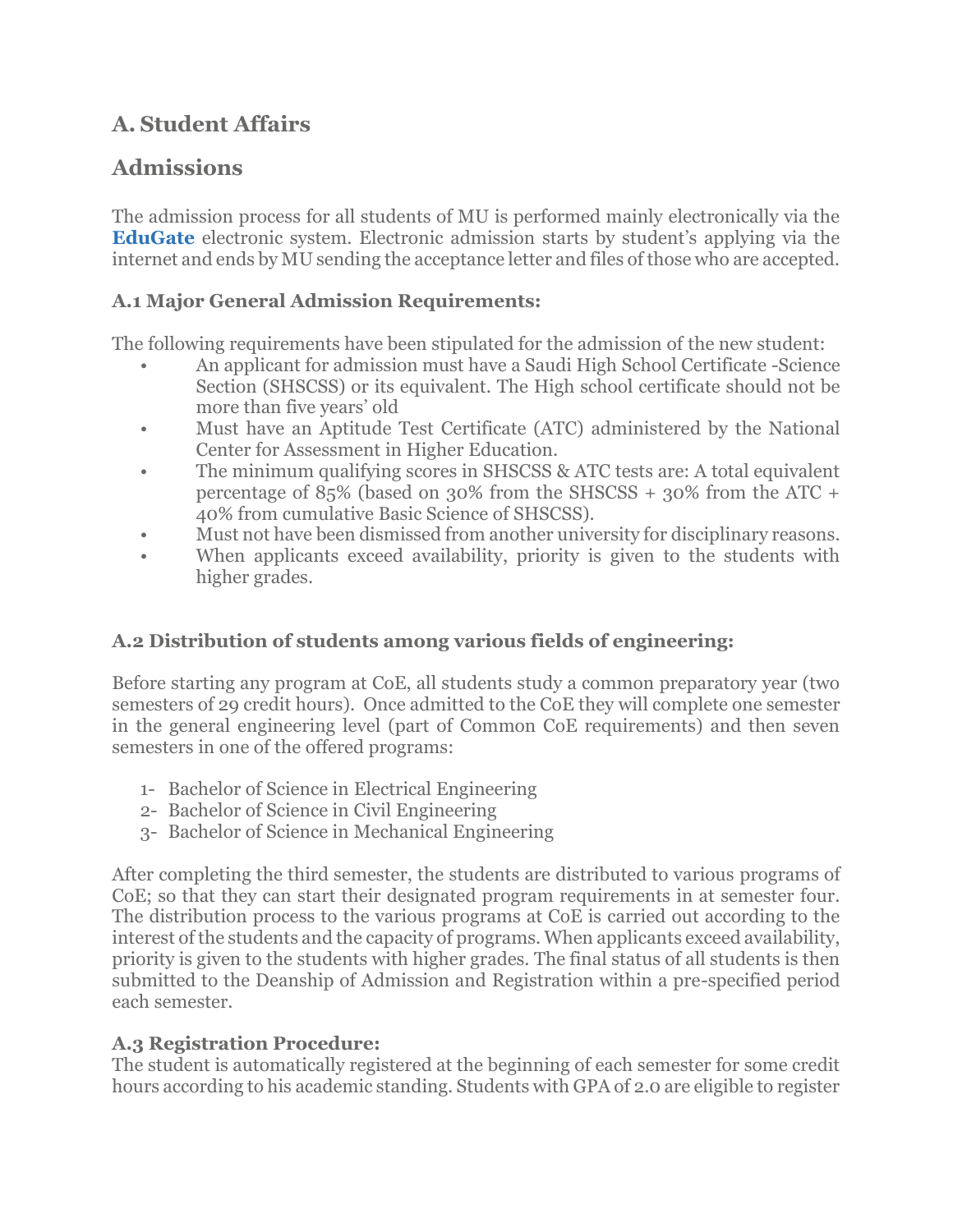up to 14 credit hours, while those of 4.5 GPA or above are eligible for up to 20 units as a maximum. Students register online (through the **EduGate** system).

#### **A.4 Attendance, Absence, and Withdrawal**

#### **Attendance and Absence:**

Considering that regular course attendance is necessary for academic success, MU University requires that students should attend at least 75% of the lectures and labs Students failing to meet this requirement in any of the courses will be prohibited from attending the final examination of that course and will have an F (Fail) grade in that course. Furthermore, the student who is absent in the final examination of a course(s) will not be given a substitute examination, except for a valid reason accepted by the college council. The regular student must attend the lectures. He shall be debarred from the final examination if the percentage of his attendance is less than the percentage fixed by the University Council, provided it is not less than (75%) of the lectures for each course during the semester. The student who is debarred, because of absence, is considered as a failure in the course, and will be awarded the denial grade (DN).

#### **Operational Rule for Majmaah University:**

- 1- The student shall be debarred from the final examination if the percentage of his absence exceeds (25%) out of the total lectures of the course without an acceptable excuse.
- 2- The student who is debarred from the examination because of absence is considered as a failure in the course. He will be awarded the score of the course work and given the denial grade (DN).
- 3- The lists of the debarred students shall be approved by the concerned College Board.
- 4- The lists of the debarred students shall be announced before the beginning of the final examinations.

The College Board or whoever it delegates may, exceptionally, forward the banned students list and allow the students for entering the examination, provided he will give an acceptable excuse to the board. The University Council will determine the percentage of absence, provided it shall not be less than (50%) of the lectures for the course.

#### Article XI

The grade of the absent student from final exam shall be zero in that exam. His grade in that course shall be counted according to the scores of the course work during the semester such as midterms and obtains.

#### Article XII

If the student is not able to attend the final examination in any course, for a compulsive excuse, the College Board, in very urgent cases, may accept his excuse and give him the permission for a substitute examination to be conducted within a period not exceeding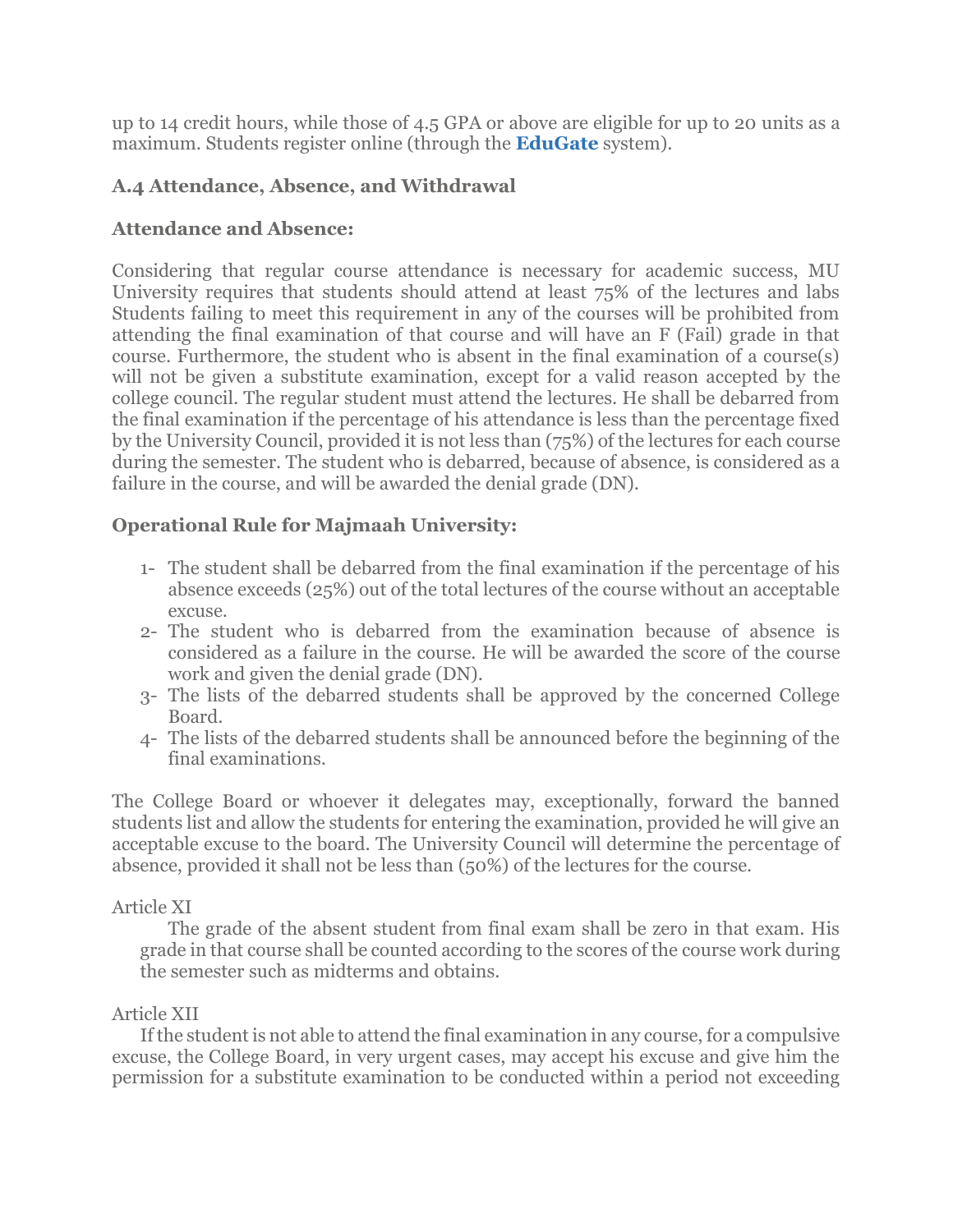the end of the following semester. He shall be given the grade he obtains after having his substitute exam.

# **Operational Rule for Majmaah University:**

- 1- The excuse for absence from the final examination shall be accepted in the following cases:
	- a- The excuse letter should be timely given until a week after the cause is over.
	- b- The compulsive excuses accepted by the College Board.
- 2- The substitute examination and entering of the grade shall be within a period not exceeding the end of the following semester.

# **A.5 Withdrawal:**

The student has the right to withdraw from an academic semester within the withdrawal period announced in the academic calendar for that semester. No withdrawal is allowed during the last five weeks before the final examination. The college's vice dean for academic affairs must approve the withdrawal request after reviewing the authenticity of the student's reasons for withdrawal

# **B. Evaluating Student Performance**

Offered programs, similar to all other programs at MU, follow the semester system. Two semesters are offered in each academic year (each semester is also called a level). The duration of each semester is fifteen weeks excluding examinations; in addition, there is an optional 8- weeks summer semester. The B.Sc. is a five-year program which consists of a two semester preparatory period at preparatory year deanship, one general preparation semester in CoE and seven semesters in one of the offered programs Teaching during summer is in fact administrated whenever faculty is available;

## **B.1 Examination and Grading System:**

The examination and grading system of the program abide by the following regulations:

- Success in a course is usually based on the combination of a grade awarded for the course work, plus a grade for the final examination.
- Each course will have a total of 100 points, and these are distributed as follows: 60% for the coursework (quizzes, assignments, homework, mini-projects and midterm exams) and 40%for the final examination.
- The passing mark in each course is 60% out of the total.

The program grading system follows the requirements at MU which is based on a maximum of 5 as shown in the following **Table 1-1**.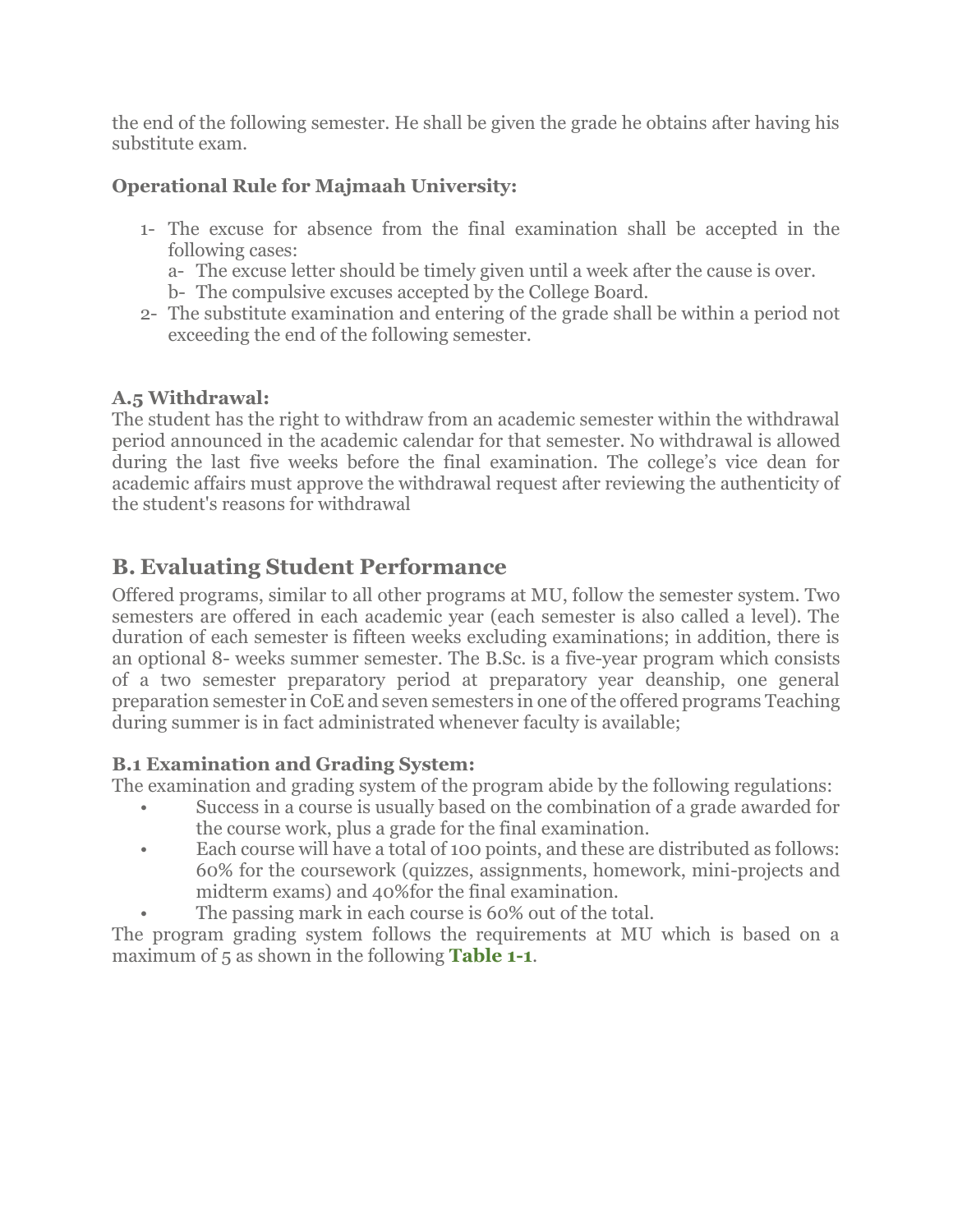| <b>Letter Grade</b> | <b>Numerical</b> | <b>Point Average</b> |  |
|---------------------|------------------|----------------------|--|
| $A+$                | 95-100           | 5.0                  |  |
| A                   | 90-less than 95  | 4.75                 |  |
| $B+$                | 85-less than 90  | 4.5                  |  |
| в                   | 80-less than 85  | 4.0                  |  |
| $C+$                | 75-less than 80  | 3.5                  |  |
| C                   | 70-less than 75  | 3.0                  |  |
| $D+$                | 65-less than 70  | 2.5                  |  |
|                     | 60-less than 65  | 2.0                  |  |
|                     | Below 60         | 1.0                  |  |

**Table 1-1**: Grading system at MU

A student's grade point average is determined by dividing the cumulative point value of all courses attempted by the number of units in the student's semester schedule. An example is the following hypothetical student's report having six courses in a particular semester is shown in **Table 1-2**.

| <b>Course</b><br>No. | <b>Credit</b><br><b>Hours</b> | <b>Letter</b><br><b>Grade</b> | Point<br><b>Average</b> | <b>Grade Point</b><br>(Credit Hours × Point<br><b>Average)</b> |
|----------------------|-------------------------------|-------------------------------|-------------------------|----------------------------------------------------------------|
|                      | $\overline{2}$                |                               | 4.75                    | 9.5                                                            |
| $\overline{2}$       |                               |                               | 3.5                     | 10.5                                                           |
|                      |                               |                               | 4.0                     | 12.0                                                           |
|                      |                               |                               | 2.0                     | 6.0                                                            |
|                      |                               |                               | 1.0                     | 3.0                                                            |
|                      | റ                             | $B+$                          | 4.5                     | 9.0                                                            |
| <b>Total</b>         |                               |                               |                         | 50                                                             |

**Table 1-2:** Grade Point Average (an example)

This student's semester grade point average GPA is  $(50/16) = 3.125$ . Similarly, for all the semesters taken, the Cumulative Grade Point Average (CGPA) is calculated.

The cumulative grade point value is translated into performance standing as shown in **Table 1-3**

| <b>Grade Range</b> | <b>Standing</b> |  |
|--------------------|-----------------|--|
| 4.50 upwards       | Excellent       |  |
| $3.75 - 4.50$      | Very Good       |  |
| $2.75 - 3.75$      | Good            |  |
| $2.00 - 2.75$      | Pass            |  |
| Less than 2.00     | Fail            |  |

**Table 1-3**: Cumulative Grade Point Average

#### **B.2 Scholastic Probation:**

All students at MU University are required to maintain a grade point average of at least 2.0 out of 5.0. Those who fail to maintain this average are placed on scholastic probation and are given two semesters to which they must attain a GPA of 2.0. If this condition is not met within the two semesters of probation, the student may then be dismissed from his studies at the College of Engineering. One last opportunity of a third semester to raise the average can be given, after review of the academic record by the academic supervisor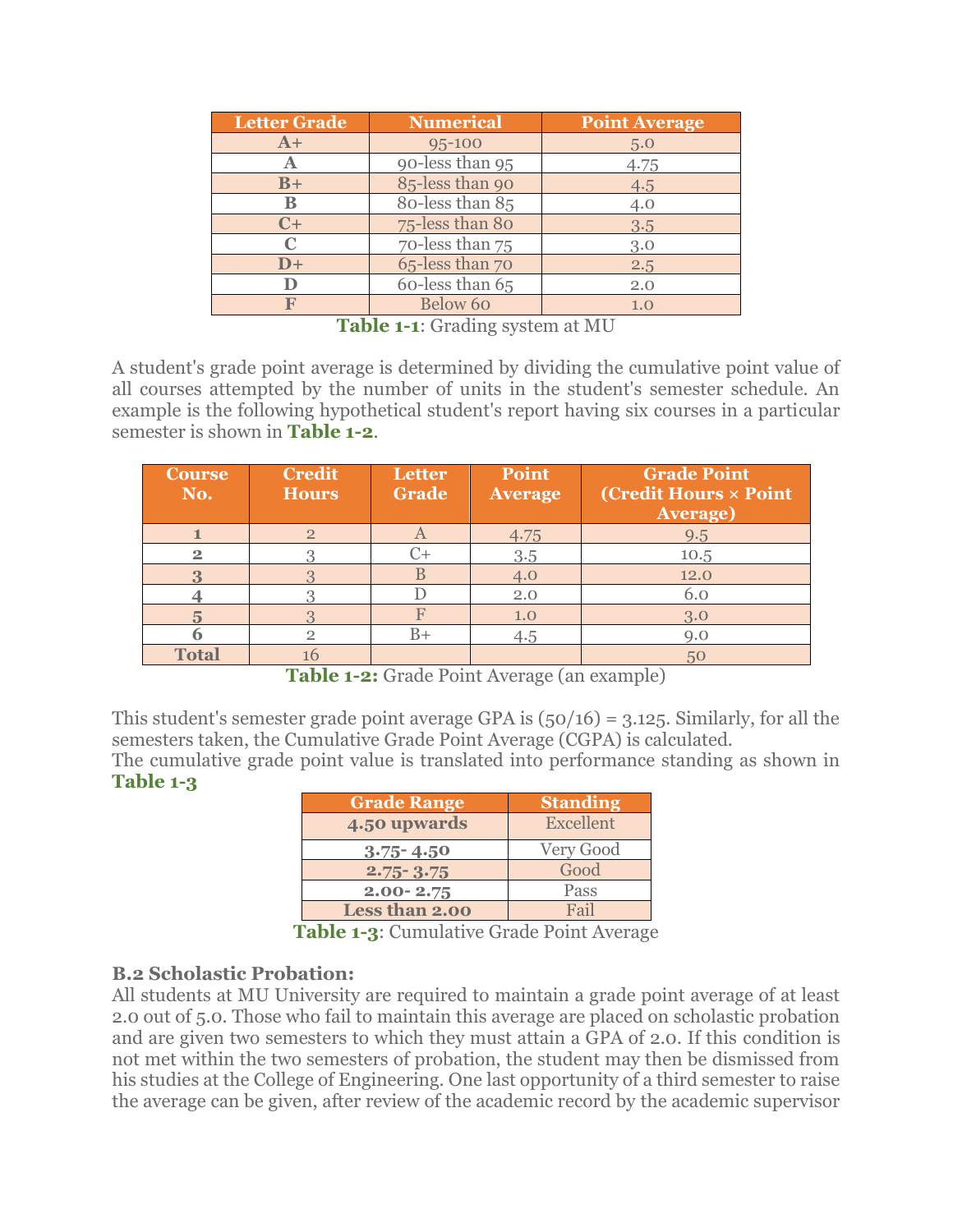and approval of college council. They will be taken off probation if they can attain the 2.0 GPA based they study a minimum of 12 credit hours and score an overall B average (48 points).

## **B.3 Discontinuity Status:**

The following rules apply to students who discontinue their education progress:

- 1. The student is considered to be on discontinuing status if he withdraws from a semester or fails to register, with or without a valid reason.
- 2. It is permissible for a student to be on a discontinuing status for a maximum of two consecutive semesters or a maximum of three non-consecutive semesters during his enrollment. The student's enrolment will be terminated if he exceeds these limits.
- 3. Any student who loses his status as a student at MU due to the condition mentioned in point (2). If this occurs, a student is entitled to appeal to be readmitted to the university based on the following conditions:
- The student should satisfy all the admission conditions announced at readmission.
- The student should keep the same University Identification Number and the records he had before discontinuing his study.
- The student's appeal should be approved by his College Council, which has the right to require the student to retake any course that he has passed.
- If the student's discontinuity exceeds four semesters, he can apply for admission as a new student without looking into his previous record, provided that his discontinuity was not because of misconduct.

# **C. Transfer Students and Transfer Courses**

## **C.1. Transfer Students:**

Transfer to the college can be done through three different channels as follows

# **Transfers from other universities:**

- The student should have a cumulative GPA of at least 3.75 (out of 5.00) or equivalent from a reputable engineering program.
- The student should satisfy the condition of having percentage grade at least 85% in High School basic sciences.
- The procedure for evaluating transfer applications to the college from outside the university is as follows:
- Fill in the university application form
- Upon receiving all applications, the university registrar office sends all applications that satisfy the college requirements to the college vice dean of academic affairs office. The college vice dean of academic affairs office prepares the applicant's information for the program chairman, who evaluates the presented applications information and write a report and forward it to the college council for approval.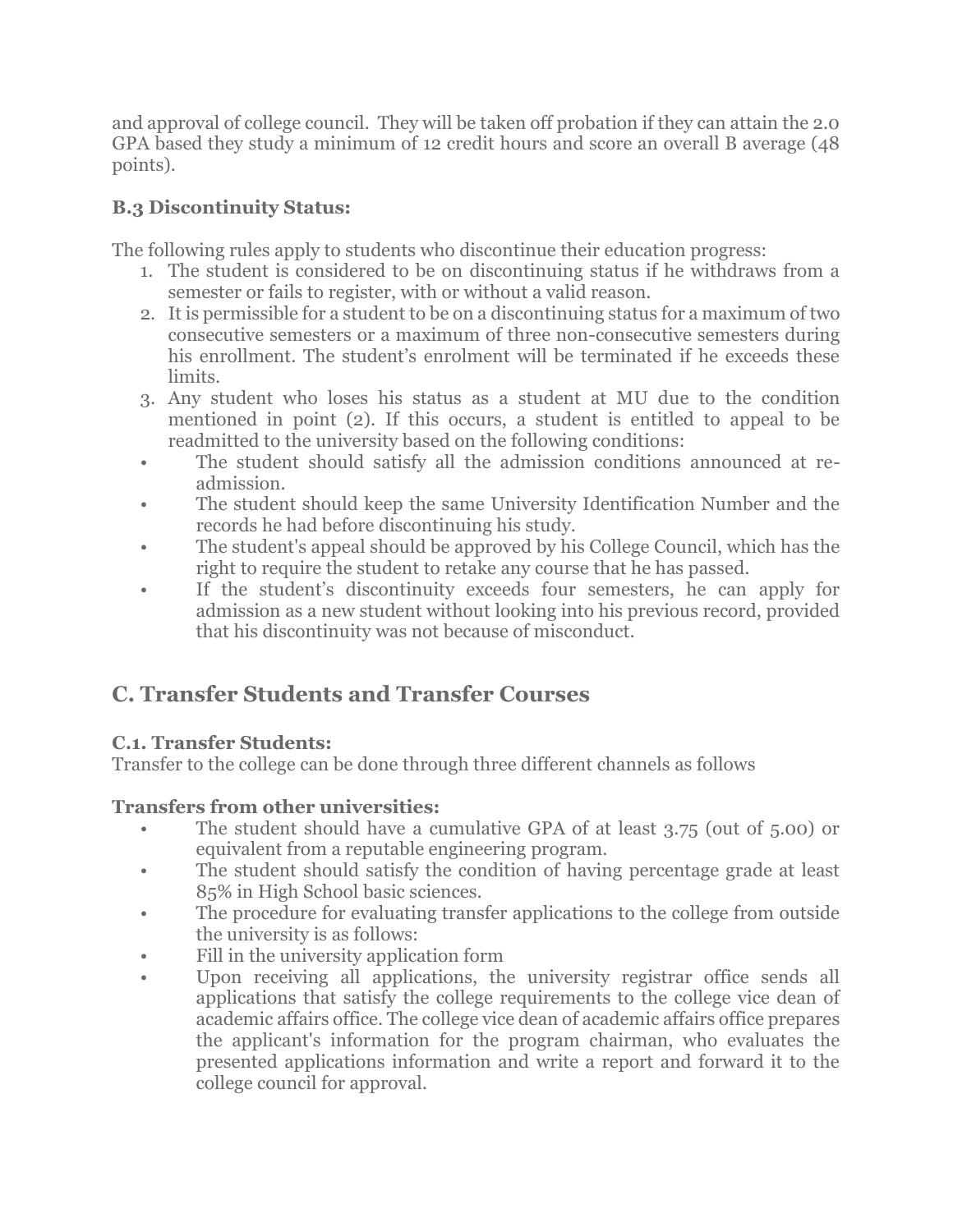• The maximum allowable percentage of credit hours that could be transferred to students from other universities is 40% of the total credit hours in the curriculum.

#### **Transfers from other engineering colleges within the university:**

Students can apply for transfer only after studying at least one semester (excluding summer semester) in the college where they are transferred from.

- The student should have a cumulative GPA of 3.75 (out of 5.00)
- The student should satisfy the college admission conditions.

#### **Transfers from other programs within the College of Engineering:**

The procedure for evaluating transfer applications to the program from other programs within the college is as follows:

- Student should have a cumulative GPA of more than 3.0 (out of 5.00)
- Fill in the between Departments Transfer Form
- The departmental committee studies the application and recommends acceptance for approval by departmental council. Then the recommended applications will be forwarded to the college council for final approval.
- All of the previous courses he has studied including his grades, his term and cumulative averages, will be entered into the academic record of a student who has changed from one major to another according to the provisions of the regulations governing examination.

#### **C.2. Transfer Courses:**

Students can transfer courses that have been studied in other universities. The maximum allowable percentage of credit hours that could be transferred to students from other universities is 40% of the total credit hours in the curriculum. These courses are evaluated by the Undergraduate Program Committee and faculties who teach these courses and approved by the Department head. Transferred credits are not included in the GPA, and a passing grade is assigned to those courses.

Students who wish to study and then transfer some courses from other universities must do the following:

- Student wishing to transfer courses taken at other universities must fill in a course transfer form and submit it to the chairman of the department.
- The chairman consults the faculty who teaches the course.
- The faculty reviews the syllabus of the transfer course in light of the departmental course syllabus checking the equivalency of the syllabus and credits. If two courses have the same credit hours and 80% of syllabi are matching, the two courses are considered equivalent.
- The chairman approves the equivalency and signs the form.
- The student then should get the approval of the vice dean of academic affairs.
- The student hands in the form to the university registrar office and gets an official acceptance letter to study the course at the specified university.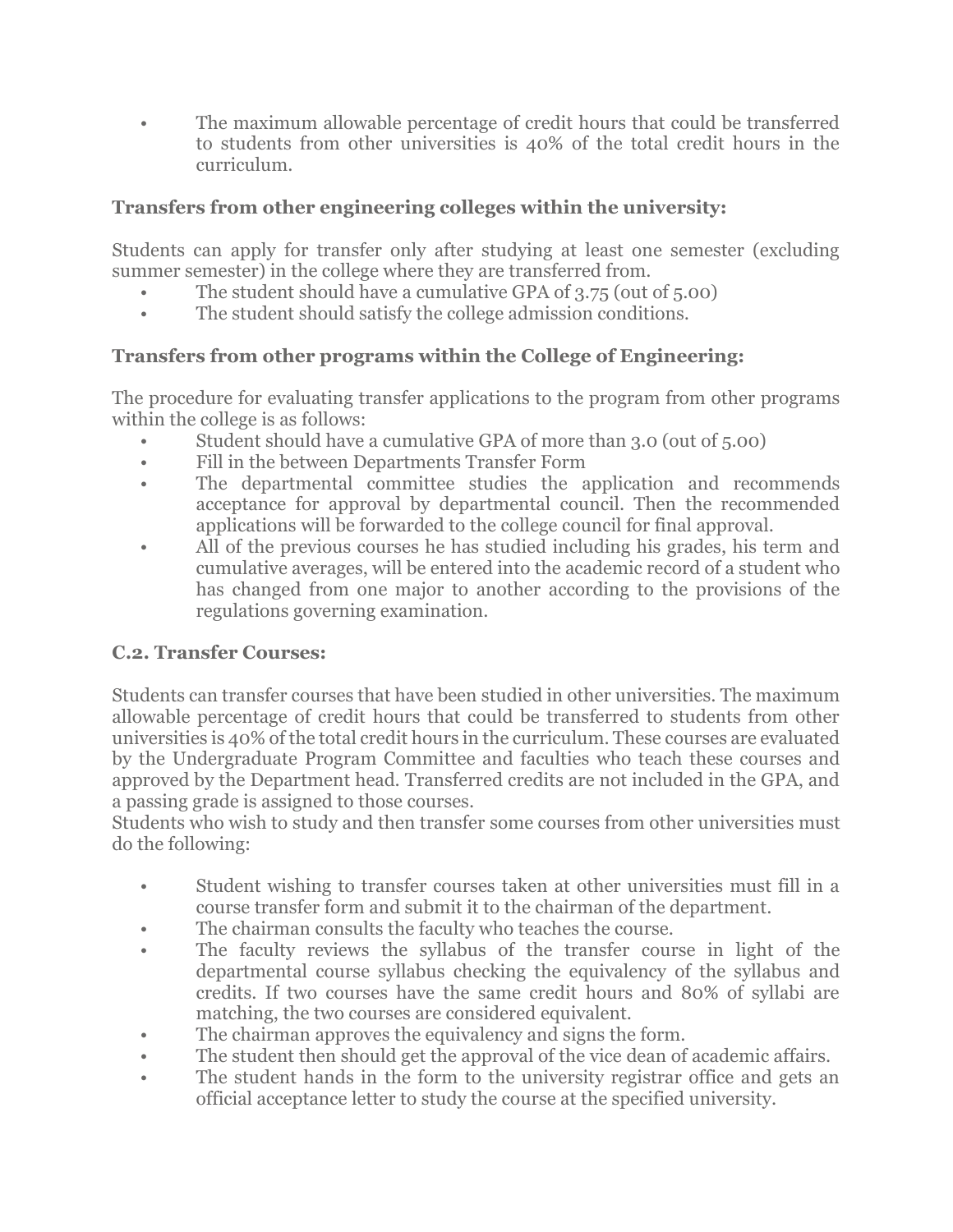- After studying the course, the student should get a formal completion letter and the transcript from the registrar office of the university where the transfer course was completed
- Finally, the student should hand the official completion letter to the MU registrar office.

# **D.Advising and Career Guidance**

The process of advising the CoE students starts with an orientation program specifically designed to inform the new students of the various programs at the college. Lectures are presented by faculty members from each program. CoE has a system for student advising which includes a college committee for advising, where each program is represented by a faculty member.

A system for advising is in place for the COE students. Each student in COE is assigned to an academic advisor, who assists him in getting familiar with the available services, understanding the University and Program policies, explaining the curriculum, and resolving problems or issues they might face. The academic advisor is also responsible for monitoring and guiding the student progress throughout his academic education. Each semester, COE holds a meeting with students where the students and faculty exchange views and opinions regarding curricular, extracurricular and career matters. Recently the advising process has been supplemented with an online monitoring system of the student records and schedule. This system also allows the faculty advisor and department head to check on the student's record and academic activities via the EduGate System. students benefit from the CoE annual advising day event through interacting with advisors and faculty members. Also, the main component of EE program is the internship where our students benefit from visiting industrial cities, communications companies and power stations cities. This procedure helps the students to build a vision about their future career plans and help in their career decisions.

# **E. Graduation Requirements**

To obtain the Bachelor's degree in XE Engineering, the student must complete 165 credit hours (29 credit hours from preparatory year are included) and pass the engineering practice after finishing 90 credit hours of his XE program.

The distribution of credit hours is listed in the **Table 1-4**.

|                | <b>Item</b>                           | Number of<br><b>Credit Hours</b> | Percentage<br>(%) |
|----------------|---------------------------------------|----------------------------------|-------------------|
|                | <b>University Requirements</b>        | 12                               | 7.2               |
| $\overline{2}$ | Preparatory year                      | 20                               | 17.6              |
|                | <b>College Requirements</b>           | 42                               | 25.5              |
|                | General Courses in the XE program     | 18                               | 29.1              |
|                | Specialized courses in the XE program | 34                               | 20.6              |
|                | <b>Total Credit Hours</b>             | 165                              | 100               |

**Table 1-4**: Distribution of XE program credit hours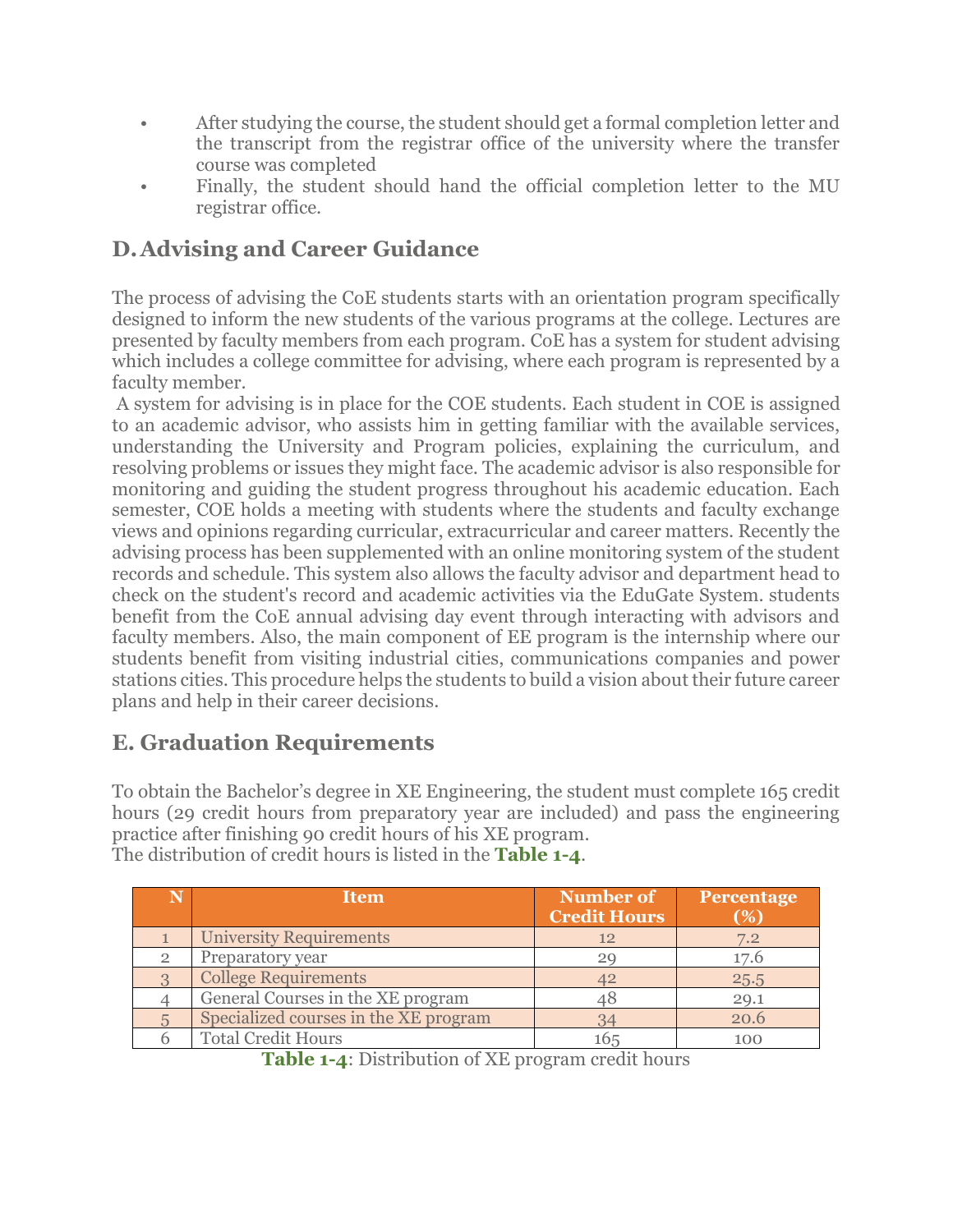After completing 48 credit hours in the XE program, students are distributed among tracks to study 34 credit hours. For XE graduation requirements, the student has to first complete a total of 56 XE courses (Theoretical courses, Labs and senior designs). To ensure that the student completed the course work, the electronic system (EduGate) is available to both the student and program management for checking. After the student completes the Engineering practice and after obtaining a release form from Deanship of Admission and Registration, he would be eligible for obtaining his Bachelor's degree certificate. *The graduation requirements are:*

- 1- Complete the preparatory year (29 credit hours)
- 2- Complete 136 credit hours of college and program requirements
- 3- Passing the engineering practice

# **F. Engineering Practice**

## **1- Purpose of the Engineering Practice**

Engineers work in various research and development fields. They carry out both planning and managing activities, oversee and coordinate the operation of complex systems, conduct maintenance and perform commercial tasks. Characteristic of these responsibilities is that a synthesis forms between the various disciplines and aspects. This should also be reflected in the engineering practice, in which the student acquires knowhow and experience from the work world. The internship is designed not only to familiarize students with specific technologies and work flows, but also to give them practical insights into various activities and fields of work. An additional aspect involves comprehending the social elements of such work. The student must perceive the operation as a social structure and become familiar with the manager-employee relationship in order to understand their position within the organization and how they can be effective on the job frequently as a supervisor. Generally, the engineering practice can be viewed as part of the student's training and education and an important experience that serves as a building block for the career. Engineering Practice is essential part of the curriculum and taken up by the students as per the following guidelines

- 1. The registration for Engineering Practice starts at the beginning of the third week of second semester and lasts for one week.
- 2. The student must have attained a total of 90 credit hours including registered credit hours. This restriction is applicable at the time of registration for Engineering Practice (EP).

#### **The registration steps are:**

- The applicant for Engineering Practice program should contact the coordinator of his department to complete the registration form (No. 2).
- Should the student decide to drop the Engineering Practice, he MUST complete form (No. 3), two weeks before the final examination.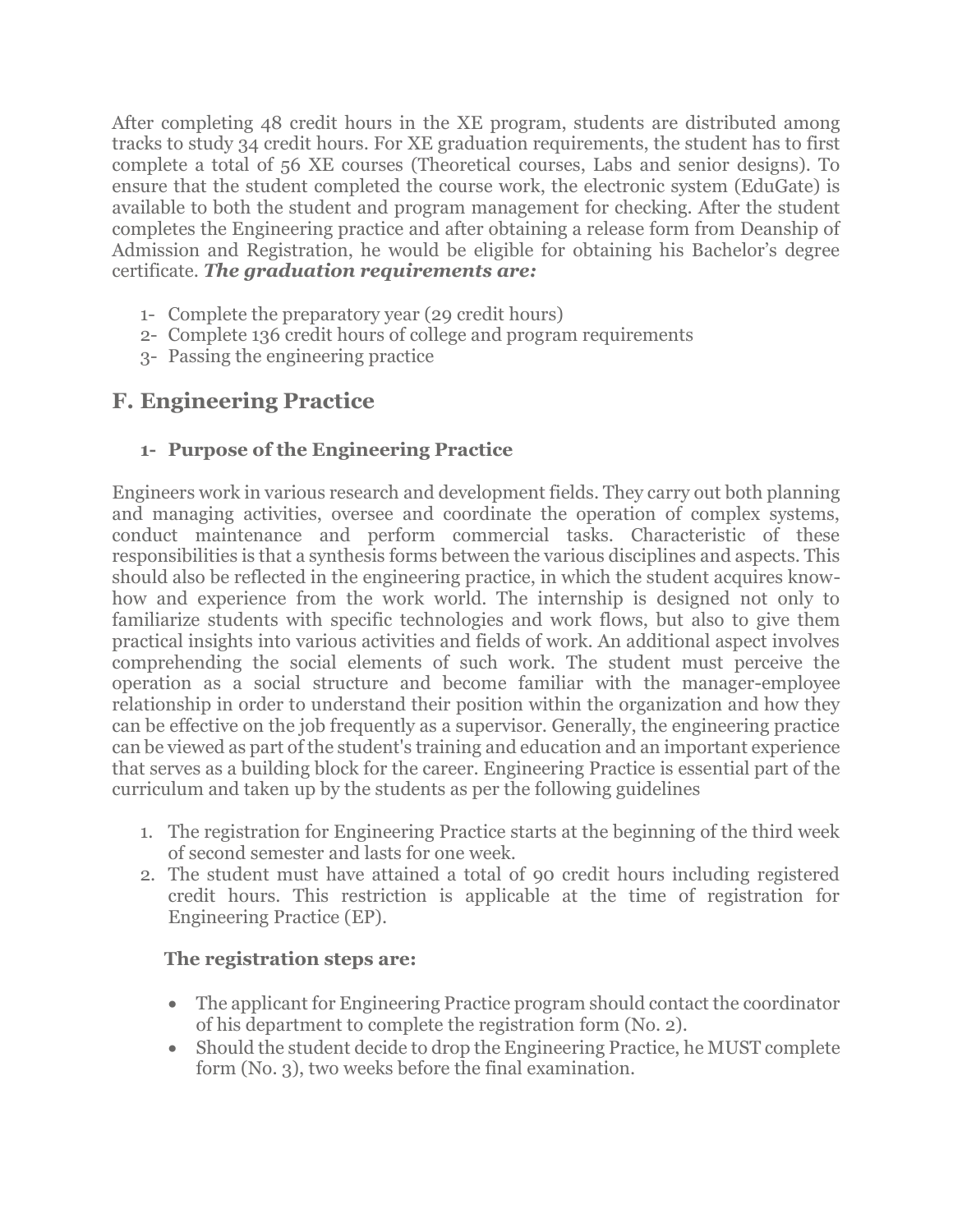- Engineering Practice Unit (EPU) contacts companies and governmental organizations to seek Engineering Practice opportunities.
- EPU provides departments with updated list of Engineering Practice opportunities.
- Department Engineering Practice Coordinator appropriately deputes students to training opportunities.
- Companies provide the university a letter that shows the starting date of the training and the training site, also the name and address of the supervisor.

After the Engineering Practice, students should visit the EP coordinator at the beginning of the spring semester following the period of Engineering Practice to submit his report and schedule his presentation.

## **2- Engineering Practice Typical activities include:**

 Examining, developing, designing, calculating and testing engineering concepts, machines, components, materials, processes and methods.

 Production development and planning Activities that significantly enhance or expand the university course of study are highly recommended. Examples include:

 Project management: planning, coordinating and monitoring the technical and business aspects of projects

- Technical monitoring of complex equipment and systems.
- Creating complex technical proposals
- Engineering-oriented corporate planning

 Reviewing existing or planned technical systems and products to determine the demand, requirements and impact under the aspects of the environment and society.

These activities are carried out at small-to-medium and large companies and government agencies and organizations. The student should strive to gain experience 6/1/4/R139/1 in a variety of activities and also within different positions in order to become familiar with the various department and corporate cultures. Since most of these activities require a certain learning curve, students are advised to organize practical training that lasts several weeks.

## **3- Training report**

Successful completion of the internship, or the individual aspects, shall be documented as follows:

 For the engineering practice, in addition to the product and organization descriptions outlined in section 2, the student should also document the work activities carried out during the training. The latter can be omitted if the student can provide a copy of the technical report that was written for the company that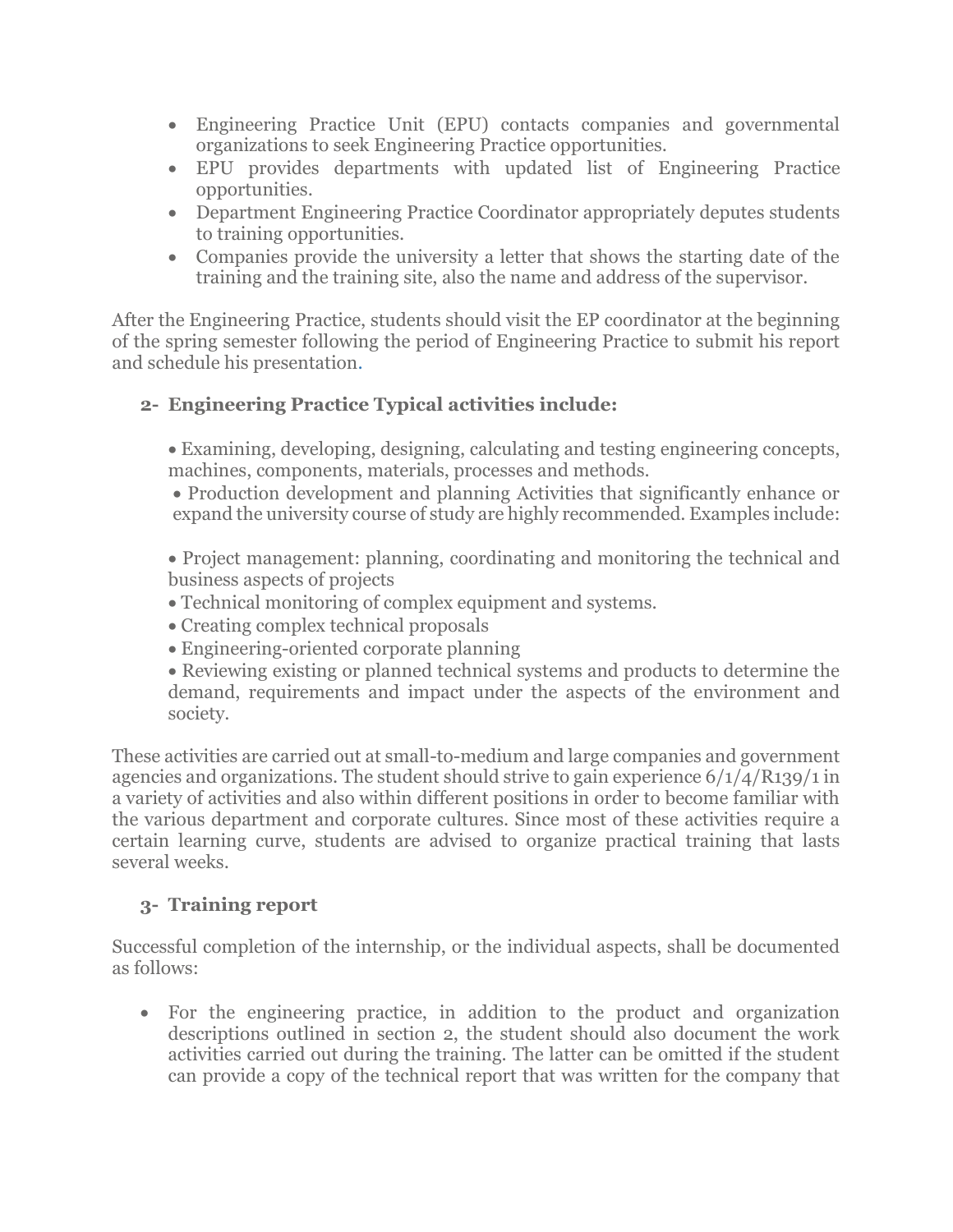offered the practical training, provided it covers the timeframe of the practical training.

- Certificates (forms), acknowledgements from the company. In addition, the company must provide a stamped separate forms for progress and student performance (6 and 7).
- Confirmation of the training activities occurs once the Engineering Practice Unit has received the progress and performance report and reviewed the student's report.

# **4- Training supervision**

At training companies, students are typically supervised by a qualified trainer who ensures they receive proper practical training in accordance with the available opportunities at the company and in line with the internship guidelines. The trainer also provides technical instruction through various discussions with the students. Members from college of engineering staff and engineering practice committee visit the training sites to make sure the students follow the training plan and safety measures.

# **5- Guidelines for the intern's conduct**

Students are not afforded special treatment during their practical training. They can gain the respect and recognition of their supervisors and colleagues by conscientiously observing company regulations and work schedules and exhibiting exemplary operational discipline, an eagerness to learn, diligence, outstanding performance and a willingness to help. Apart from the organizational contexts, engineering technology and the relationship between machine and manual labor, the intern should also acquire an understanding of the human side of the operation and how it impacts the production flows.

## **6- Vacation, illness, missing days**

If the student misses more than three days of the engineering practical training, these days must be made up. This includes days missed because of illness, vacation or other reasons.

Company holidays also count as missed days. Legal holidays are the only exception. If days are missed, the student should seek an extension with the training enterprise in order to complete the affected part of the training as required.

## **7- Students' safety**

The committee assesses the dangers which may happen to the students during their training in the site and make plans to reduce and avoid these dangers.

#### **8- Insurance**

Insurance issues are covered under applicable laws of Kingdom of Saudi Arabia.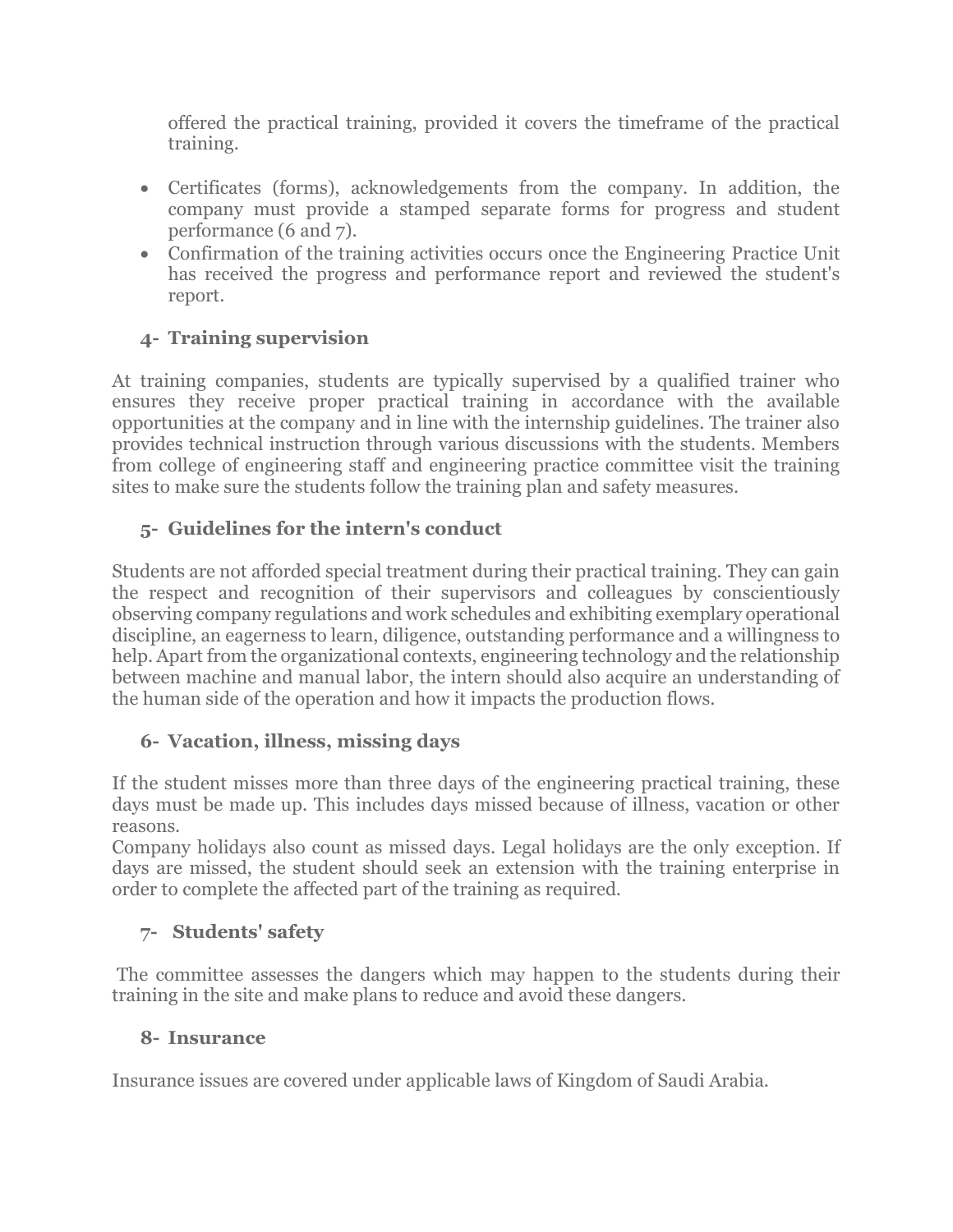#### **9- Committee follows up**

The committee members visit the sites to have a clear knowledge about the nature of the tasks that students do during the training. The visits to the training sites include give consultation to the students and have notes about the company and the benefits that students gain during their training period

For more details [http://www.mu.edu.sa/en/colleges/college-engineering/engineering](http://www.mu.edu.sa/en/colleges/college-engineering/engineering-practice)[practice](http://www.mu.edu.sa/en/colleges/college-engineering/engineering-practice)

#### **10- Senior Design Projects**

Senior Design Project is compulsory for the students. It has two parts XX498, XX499. Following are the guidelines

## **1- Eligibility of senior design project**

- $\bullet$  GE 306.
- 94 Credit Hours. (After PYP)
- Specialization course in the track.

#### **2- Number of student for each group:**

- Minimum two students.
- Maximum five students.
- Could be more than five in some exception cases.

#### **3- Number of group supervisor can take**

Two groups for academic year.

#### **4- Report Format**

Report must follow consistent format for Senior Design Project Report published by Engineering Faculty (page size, margining, font type, font size, spacing, caption of figure/table…etc.).

## **5- Final Report submitting for examination:**

Two (2) days before the Lab-Exam Week at the 14th week.

## **6- Exam/presentation Schedule Senior Design Project**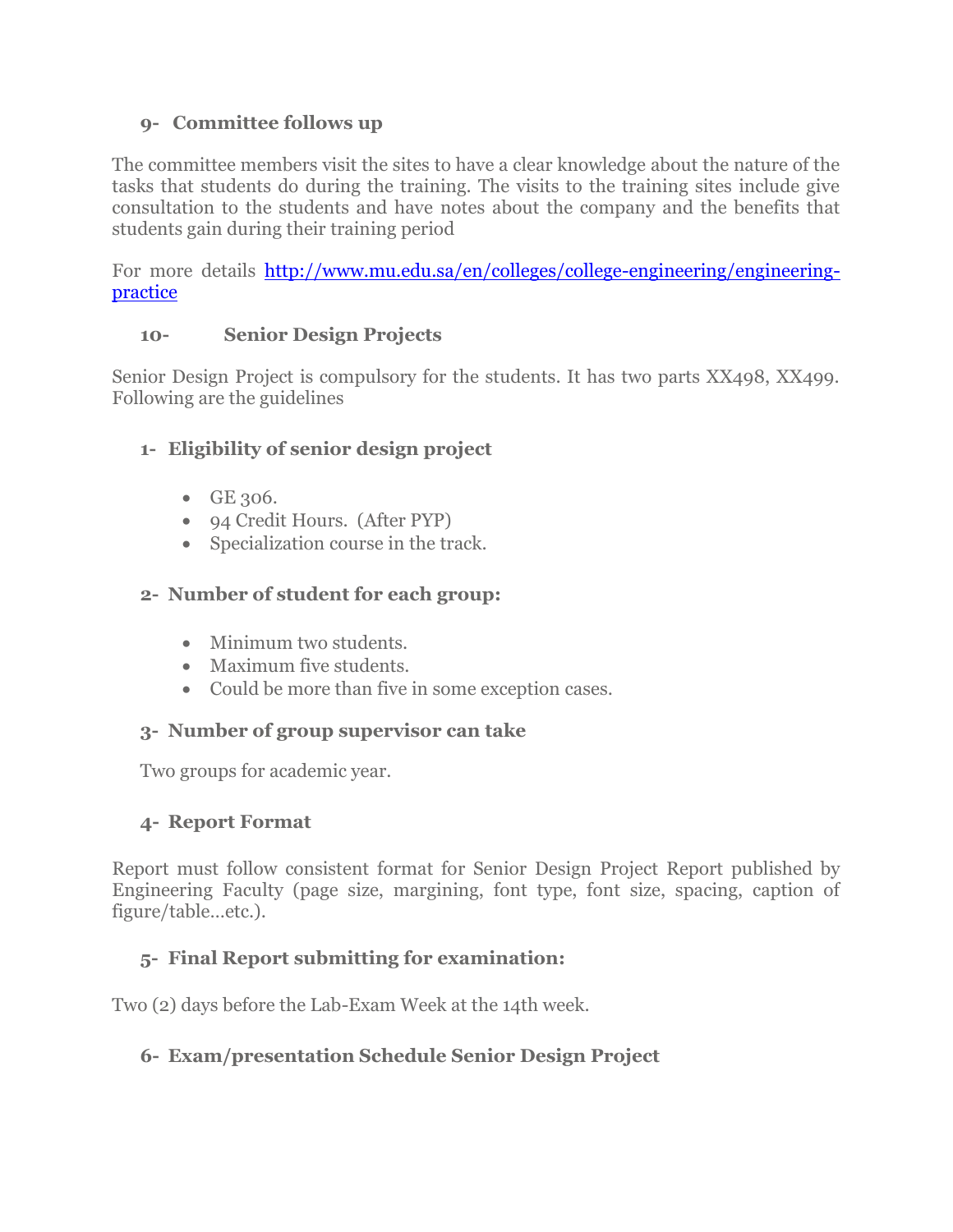The senior design exams are During the Lab-Exam Week, at the 15th week (In coordination with Exam Timetable Committee).

## **7- Corrected Final Report:**

Two (2) weeks after the exam week.

For more details [http://www.mu.edu.sa/en/colleges/college-engineering/senior-design](http://www.mu.edu.sa/en/colleges/college-engineering/senior-design-committee)[committee](http://www.mu.edu.sa/en/colleges/college-engineering/senior-design-committee)

# **G. Exam Paper Re-correction**

#### **G.1. Exam Papers Re-correction regulations**

- The student has the right to apply for a re-correction Ten days after the date of the announcement of the final test result The request for the department that teaches the course, and enter the application in the system The princess is academic and gives him notice
- The student must not have previously submitted three requests for rectification Papers answer final tests of courses that have already been studied and issued Final decisions by refusal or preservation.
- The head of department must request a statement from the teacher of the course and if there is Error The result is modified by the result modulation model, in the case of a statement In the integrity of the correction, the head of the department shall inform the student of his answer sheet Compare them with the typical test answer, and when the student is convinced of safety The correction shall be signed on his application by waiver, and the head of the department shall sign the application, With regard to this request as one of the requests referred to in the second paragraph These procedures will be completed within five business days
- If the student does not accept the correctness of the paper correction, the head of the department must form committee composed of two members of teaching staff from department shall not be among them be the teacher of the course, and submits their report to the head of the department to make his decision to amend The student's degree or rejection of the application, provided that it is done within a maximum period of ten Working days, the student has to be notified of the decision.
- If the head of the department is a teacher, the course is carried out by the college agent for Academic Affairs in previous procedure
- In the event that the student does not accept the decision, the student may appeal to the College Council which is teaching the course shall be submitted within ten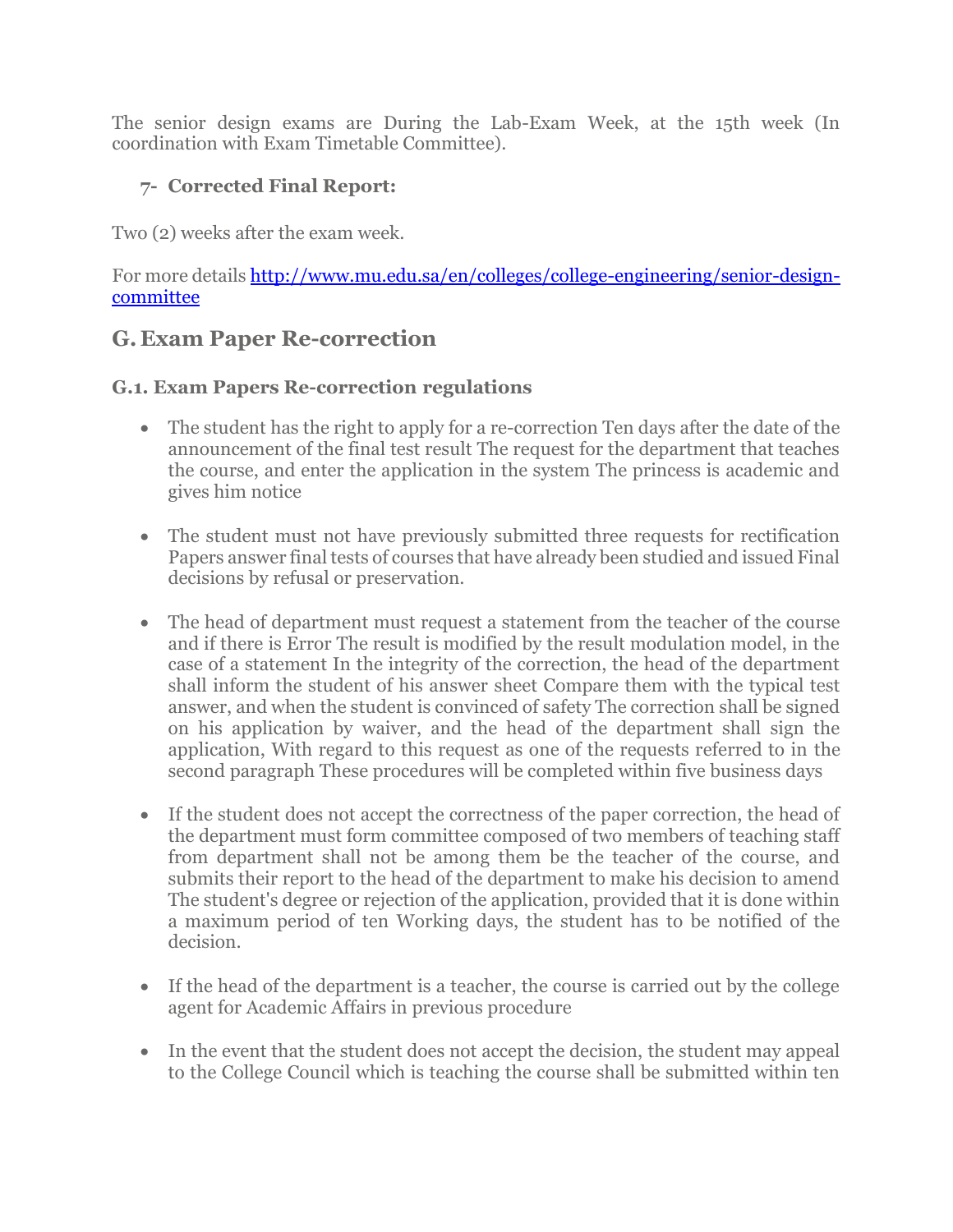working days from the date of being notified to him Including reasons and justifications for submission, and prepares a form that includes the following data

#### **G.2. Exam Papers Re-Correction Procedure**

1. A student who has an objection to the degree of the test will apply The final request to re-correct his answer papers within fifteen days from the date of announcement of final test result replaced The application is submitted to the department that teaches. The applicant shall be admitted into the academic system and handed over to him

Notice accordingly.

- 2. The department head will inform the student of his answer sheet Compare them with the typical test answer, and when convinced The student with the safety of the patch signs his application by waiver, and is done Save the application after the department head signs, with this consideration
- 3. Request one of the applications referred to in paragraph 2 of Executive Rule. If the student does not accept the correctness of his paper correction, the head of the department shall compose a committee of two members from The faculty in the department is not a teacher Rapporteur, and submit its report to the head of the department to take Its decision to modify the student's degree or to reject the application to be done within a maximum period of ten days The student is informed of the decision
- 4. In case the student does not accept the decision, the student may appeal To the College Council of this decision within ten working days From the date of being notified of it, and the grievance is officially submitted to the Dean of the College Including the reasons and justifications for his presentation and the student's commitment to health Information provided, with a statement from the Deanship of Admissions And to register applications for re - correction submitted before The student, if any, and the decisions taken therein
- 5. In case the College Council is not satisfied Seriously and adequately the grounds for grievance are issued A reasoned decision to save it
- 6. In the event that the College Council approves to re-correct the paper a committee of three Teaching members at least one of them is outside the department Not including the teacher of the rapporteur or members of the Committee Previous to re-correct the answer sheet, the new formed committee has to report to the Council within fifteen days and the college council decision will be final.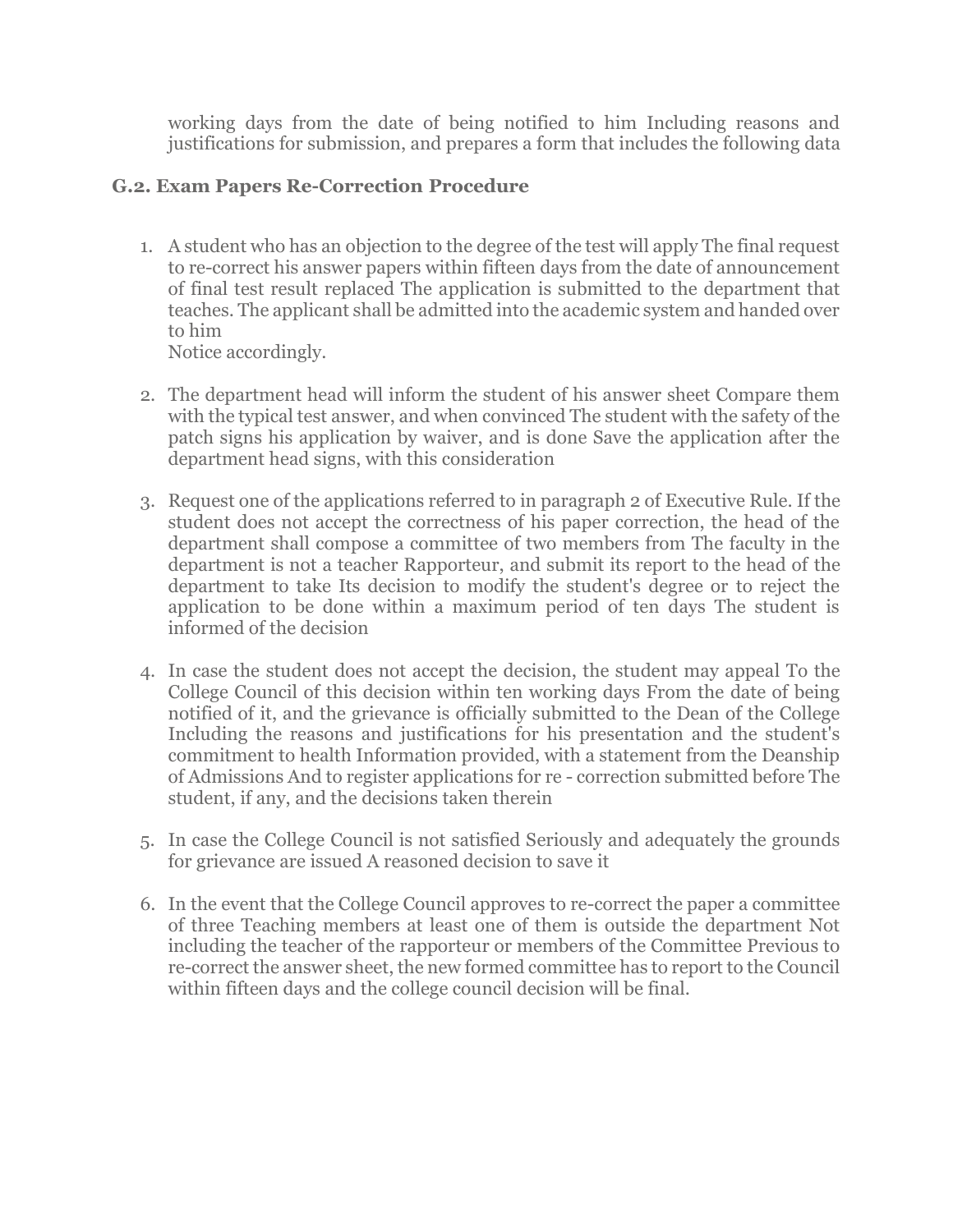# **H.Academic Advising**

The aim is to resolve student's educational concerns and difficulties through their study. Academic Advising at the college of engineering aspires to be a national model for excellence and innovation in academic advising that sets standards of excellence focused on a collaborative with students to enrich their educational experience and empower them to develop meaningful educational, personal, and career goals.

#### **Academic Advising Policies:**

- Course registration
- Reporting student progress
- Advising on student progress
- Track Choice and Career advising.

#### **Course Registration Regulations:**

- 1. The total course hours for the student should be related to the student academic plan.
- 2. It is not allowed to register any course and its prerequisites in the same semester (for some exceptions the advisor can discuss this issue with the academic advisory committee).
- 3. The students should have a maximum allowed hour equal to 18 hours and the student can add one hours if one of the total registration courses has 2 hours.
- 4. The students should have a maximum allowed hour equal to 18 hours and with maximum two courses of blackboard courses don't counted from the 18 hours.
- 5. Informing the students that they shouldn't drop any course has a co-requisite without dropping co-requisite.
- 6. The minimum load is 12 credit hours per semester.
- 7. A student who is not an academic probation is not eligible to a study load of more than 14 hours.
- 8. A student with an acceptable grade is not eligible to a study load of more than 16 academic load hour.

#### **Programs and Study Plans Unit**

Available on the link [https://www.mu.edu.sa/en/colleges/college](https://www.mu.edu.sa/en/colleges/college-engineering/undergraduate-cataloge-curriculum)[engineering/undergraduate-cataloge-curriculum](https://www.mu.edu.sa/en/colleges/college-engineering/undergraduate-cataloge-curriculum)

It is a unit concerned with supervising the creation and development of programs and study plans in the college to improve learning outcomes and to achieve the requirements of the labor market. Academic programs provide study plans for students to be familiar with the courses that will be studied according to a specific methodology that is based on four main issues: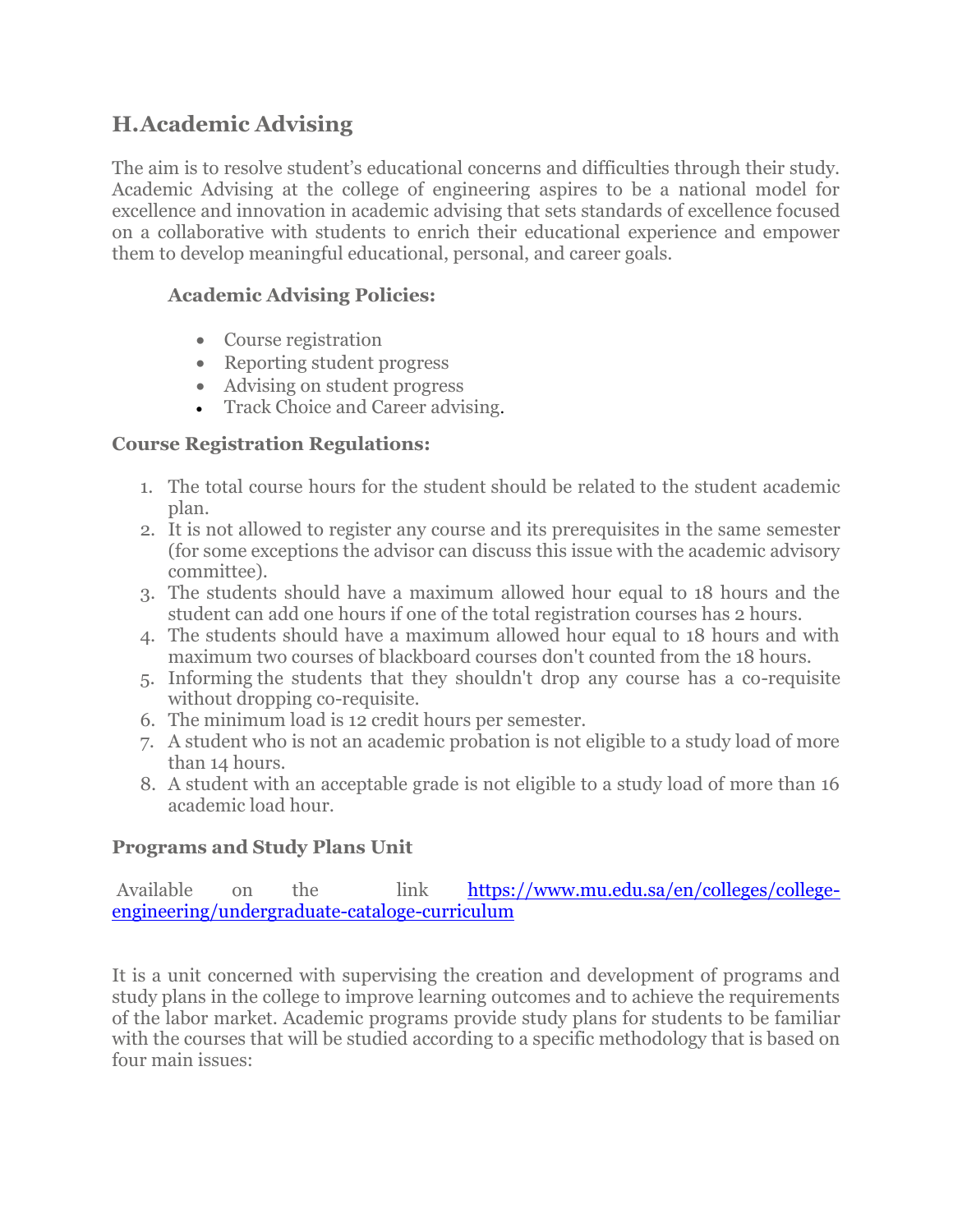- 1. The level of the academic course, where the student begins to register courses starting from the first level in sequence until he reaches the registration of courses in the last level. The study plan is designed to consider the level and difficulty of courses.
- 2. To meet the prerequisite requirement: It is necessary to register the current course within one level when the student already passed the prerequisite course from the previous level that is specified in the study plan. The prerequisite of the course has been determined based on its scientific content which is important for understanding the current course.
- 3. Fulfillment of the synchronized requirement: A student must register the current course in conjunction with the course at the same level. These courses are synchronized due to the content's dependency. It is not allowed to withdraw from the synchronized course. This can affect the academic achievements of the student.
- 4. The number of registered Credit Hours: The student can register several credit hours in accordance with the instructions of the Deanship of Admission and Registration. He can register courses from more than one level to meet the minimum number of allowed registered hours. The student must consider his abilities and the cumulative rate and to follow the academic advisor's comments before registration.

# **E-Learning**

The college of engineering has smart halls which is one of the college projects that aims to provide the technical and educational support by providing the following educational services:

- Interactive smart boards
- E-podiums
- Internet connections

College of Engineering established an e-learning unit to foster and practice the culture of e-learning and facilitate the provision of educational devices and training courses, which in turn help in raising the level of student's knowledge. The unit's members provide training courses each semester in D2L and then blackboard program to help students to deal with the different e-learning courses. In addition, the unit arrange the mid-term and final exams for all e-learning courses to avoid any disturbance in the lectures or labs.

## **For Alumni**

The Alumni Unit at the College of Engineering maintains an everlasting connection between the college and its graduates by engaging them in a series of events, career guidance programs, and graduates' networks. Also, the Alumni Unit supports the college academic programs by performing and analyzing graduates' questionnaires and stakeholders' surveys. Moreover, the Unit aims at identifying the most attractive employment fields to determine labor market needs for the purpose of career guidance.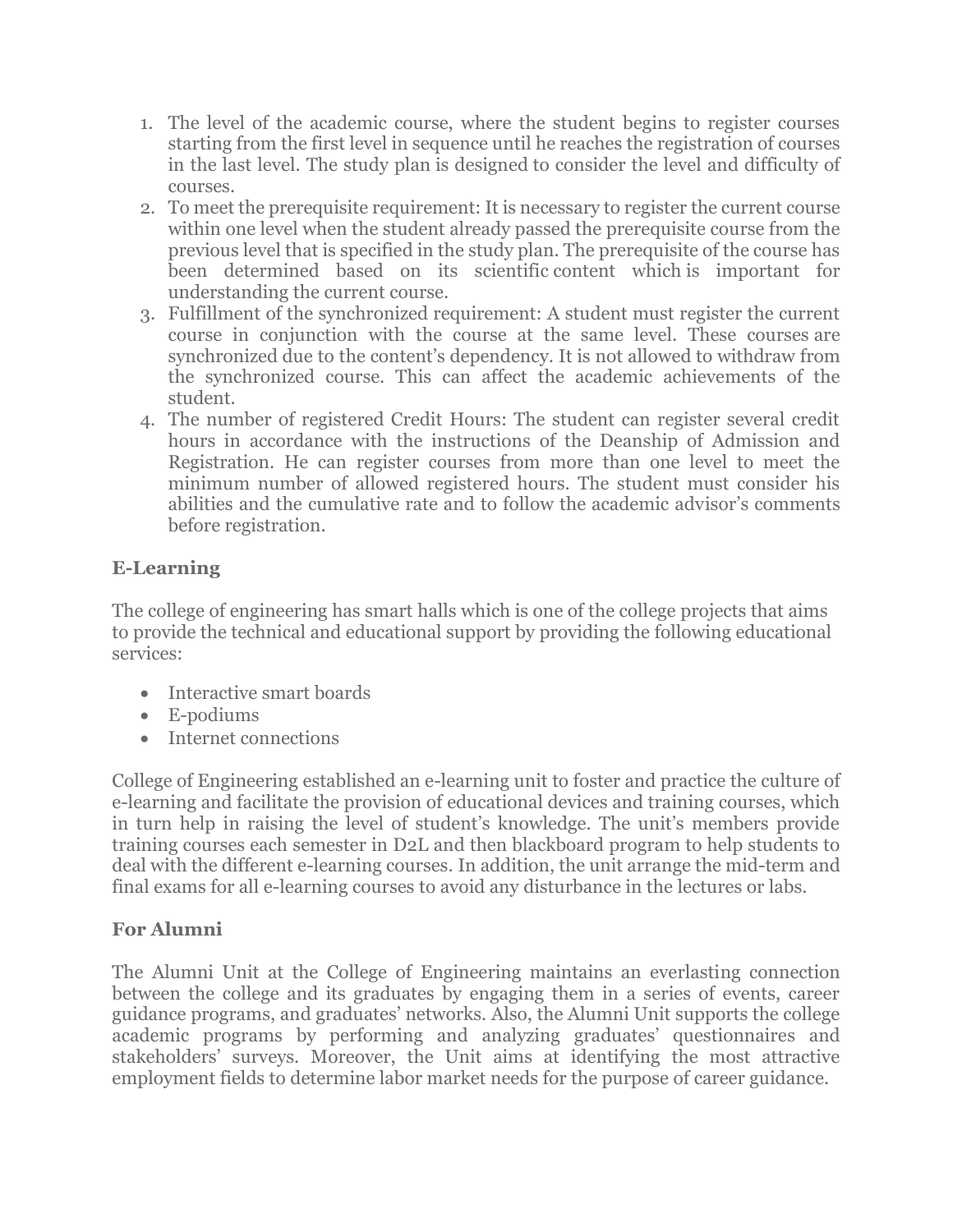#### **Student Services and Rights**

The unit was established to identify, clarify and develop both the rights and services of students inside the college. The unit aims to produce the following services for the students in the college:

- 1. Produce a comprehensive social, economic, psychologic, educational and a health care program to help students to sort out their psychologic needs and to achieve their social fulfilment.
- 2. Awareness of students for their rights and services and the way they can get them through the official channels inside the university.
- 3. Supporting the students' rights on bases consistent with rules and legislations of the university.
- 4. The student has the right to submit his appealing and suggestions to the dean of the college via the form [https://www.mu.edu.sa/en/colleges/college](https://www.mu.edu.sa/en/colleges/college-engineering/appealing-and-suggestions)[engineering/appealing-and-suggestions](https://www.mu.edu.sa/en/colleges/college-engineering/appealing-and-suggestions)

#### **Student Activities**

The unit of student activity is a tool to build a balanced and integrated personality for students to become leaders of the future who adhere to religious principles and cultural values and social and authentic and able to interact and positive competition in the community in a manner appropriate to the level of college. It also Provide an attractive student environment through the integration of the educational process with a wide range of non-systematic activities and high-quality programs and services to qualify highly qualified cadres able to compete locally and internationally to be qualified to enter the labor market,

#### **The guidelines for students:**

Deanship of academic affairs announce the students, continuously, about the student activities at the deanship and invite them to visit the unit, specifying the location and different times throughout the week to receive the students. So the student should know the following:

- 1. The formation of groups of student activities (cultural, artistic, social, scientific, sports, etc.) through membership.
- 2. Holding seminars lectures and dialogues periodically, with the participation of external bodies or faculty members of the university or students.
- 3. Planning the student activities for each academic year and approved by the Deanship Council before the beginning of the study.
- 4. Implementing the activities of the students (in addition to the financial funding), such as coordinating and scheduling programs for student activities inside and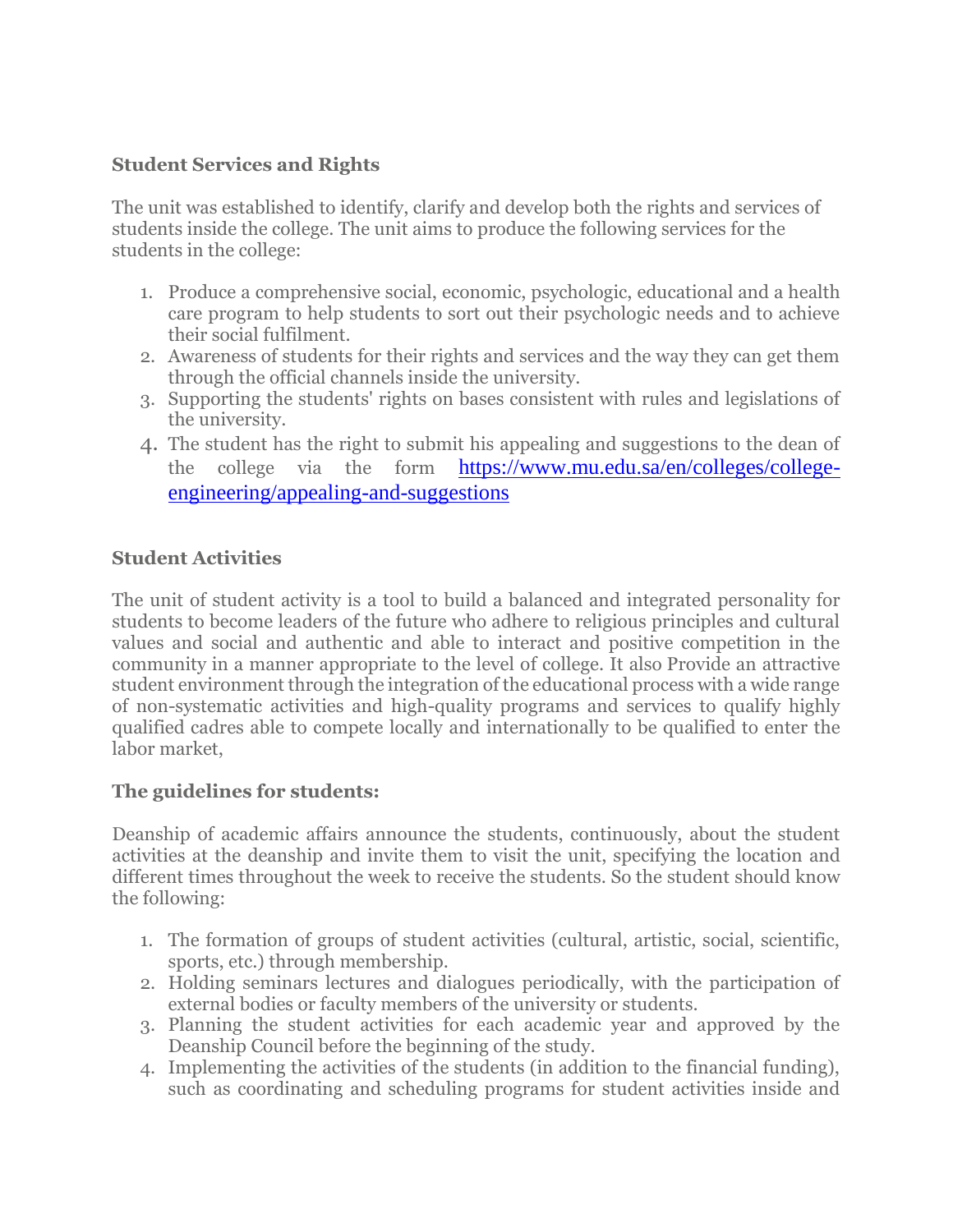outside the university throughout the semester, all under the supervision, followup and evaluation of the head of the unit.

- 5. Provide training courses for students in the fields of activities in order to provide the necessary knowledge and experience for students in cooperation with competent bodies from inside and outside the university.
- 6. Ensuring that any student activity does not adversely affect student achievement.
- 7. Nomination of representing the college of students in university competitions.

To participate you should do the following:

- 1. Track the announcements made by the unit.
- 2. Contact the unit coordinator if you have a special talent.
- 3. Raise the spirit of competition and participate in the different competitions in the context of competition within the college, university and beyond this.
- 4. Enrich the unit with your ideas.
- 5. Examine the facilities provided the college in the engineering club.
- 6. Broke the study daily routine by having some fun with your colleagues strengthening the bond among yourselves.

#### **Laboratories**

Laboratories have an important and essential role in the student's march in terms of developing his skills, scientific thinking and proper preparation of the experiment according to the standard. All disciplines and in line with modern science and how to identify problems and conclusions and the interpretation of the process of experiment and to help develop the scientific and intellectual trends of the student and this leads to Providing the opportunity in creativity and invention. As well as improving or developing skills with great scientific diversity and in order to facilitate the classification form and enrich the indicators with the necessary details. Scientific interest in proportion to the reality of laboratories in sober universities such as College of Engineering Majmaah University to prepare a guide on the college labs explaining the requirements required for each laboratory.

Each of the aforementioned laboratories should contain some programs for the sustainability of equipment and abacus:

- 1. Periodic maintenance program: where the laboratory prepares the entire structure of the maintenance program of records and maintenance statements and preparation for the rehabilitation of maintenance workers and the introduction of technicians continuous courses of technology and periodic maintenance of equipment according to the specialty of the laboratory.
- 2. Calibration plan program: where the laboratory is preparing a complete plan on the calibration of the laboratory equipment that needs to be calibrated according to the timetables and after validation from the higher authorities.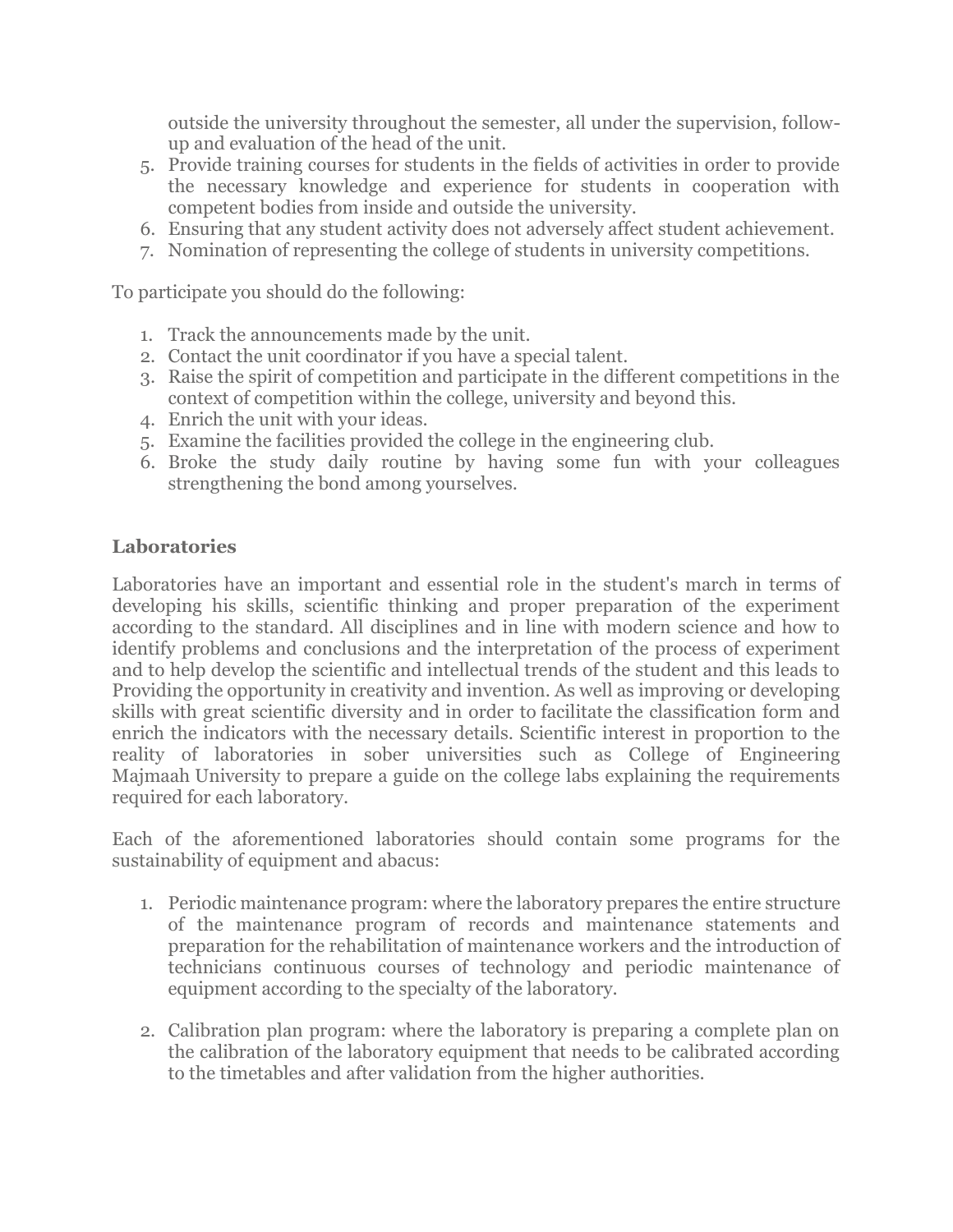- 3. Staff training program: where the laboratory prepares a complete plan to prepare qualified associates to enter the courses with all the details of the course and schedules.
- 4. The existence of addresses for rooms, laboratories or workshops where this procedure is important to indicate the description of the location of the laboratory and specialization.
- 5. Definition of laboratory personnel and specializations: where the laboratory is required to create a special record showing pictures and numbers of laboratory personnel and their specialties and scientific qualifications, courses, contributions, experiments and other scientific activities, according to the specialty of the laboratory.
- 6. Preparation of the site plan of the laboratory within the building and the identification of emergency exits: where is considered in terms of important procedures that workers in the laboratory should know to avoid risks when they occur, God forbid and exit safely and be clear.
- 7. The requirements of individual protection and visual media The presence of these supplies in the laboratory of scientific necessities in specialized laboratories, including the following:
	- Blackboard or screen display.
	- Vest or work suit for employees.
	- Paws or masks.
	- **Protective glasses or masks.**
- 8. Providing laboratory safety requirements as follows:
	- Guidelines are signs that guide and guide workers to the site of work or road.
	- Warning signs are internationally agreed symbols that indicate the type of risk and avoidance and are binding in specialized laboratories.
	- Detergents and disinfectants that are used in laboratory care as well as laboratory personnel and are binding in specialized laboratories.
	- First Aid Kit is a box containing simple medical materials with a list showing the medical contents.